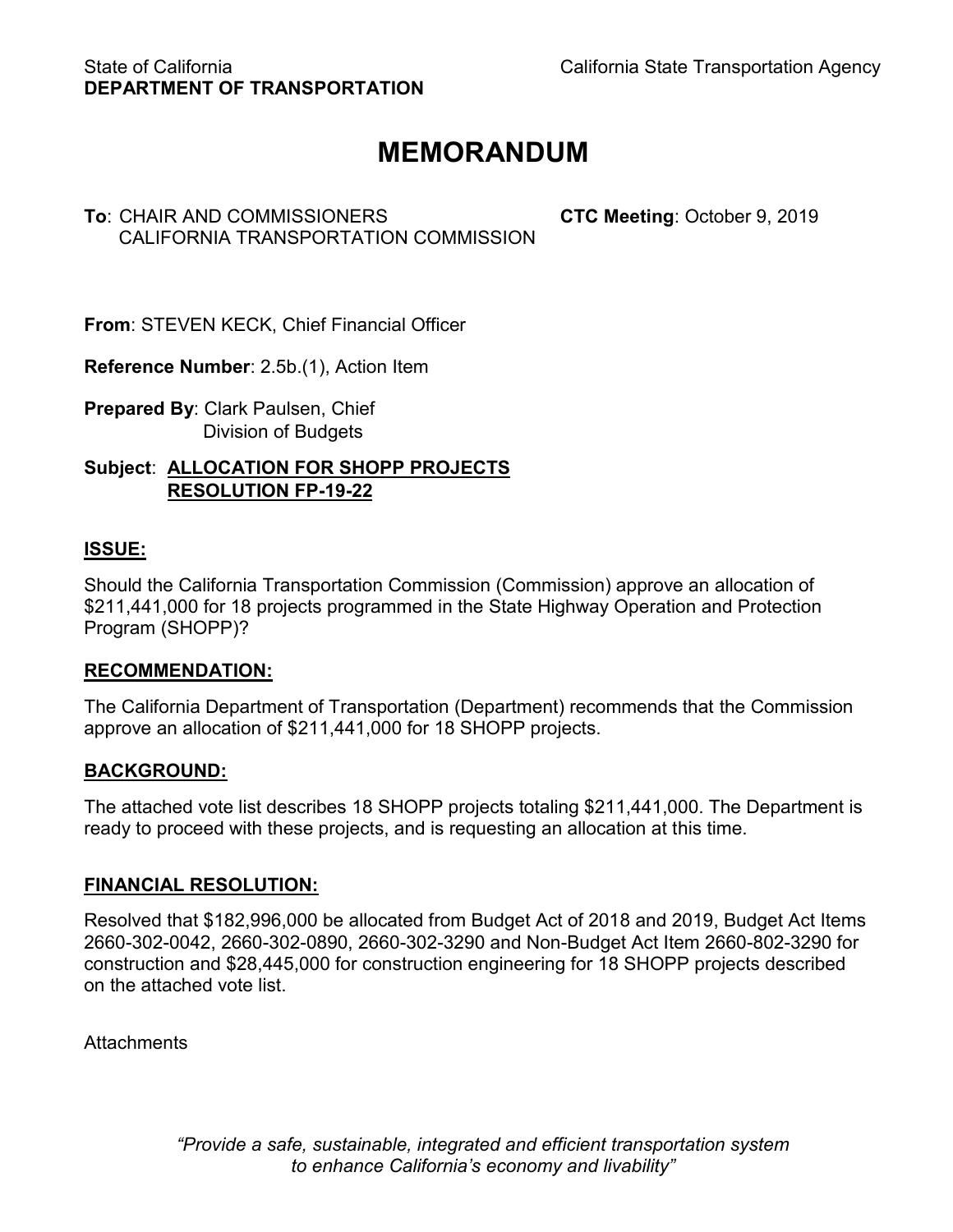| 2.5<br>Project No.<br><b>Allocation Amount</b><br>County<br>Dist-Co-Rte<br>Postmile<br>2.5b(1)<br><b>SHOPP Projects</b> | <b>Highway Financial Matters</b><br>Location<br><b>Project Description</b><br><b>Project Support Expenditures</b>                                                                                                                                                                                                                                                | PPNO<br>Program/Year<br>Phase<br>Prgm'd Amount<br>Project ID<br>Adv Phase<br>EA                                    | <b>Budget Year</b><br>Item # Fund Type<br>Program Code                                                    | Amount by<br>Fund Type<br><b>Resolution FP-19-22</b>                               |
|-------------------------------------------------------------------------------------------------------------------------|------------------------------------------------------------------------------------------------------------------------------------------------------------------------------------------------------------------------------------------------------------------------------------------------------------------------------------------------------------------|--------------------------------------------------------------------------------------------------------------------|-----------------------------------------------------------------------------------------------------------|------------------------------------------------------------------------------------|
| \$7,192,000<br>Humboldt<br>01-Hum-101<br>79.9/86.3                                                                      | In and near Eureka and Arcata, from Eureka Slough<br>Bridge to 11th Street. Outcome/Output: Reduce the<br>number and severity of collisions by constructing high<br>tension cable median barrier with a 5-feet wide weed<br>barrier.<br>Performance Measure:<br>Planned: 30, Actual: 46 Collision(s) reduced<br>Preliminary<br>Expended<br>Engineering<br>Budget | 01-2375<br>SHOPP/18-19<br><b>CON ENG</b><br>\$1,482,000<br><b>CONST</b><br>\$4.765.000<br>0113000094<br>4<br>0C970 | 001-0042 SHA<br>001-0890 FTF<br>20.10.201.015<br>2019-20<br>302-0042 SHA<br>302-0890 FTF<br>20.20.201.015 | \$163,000<br>\$1,467,000<br>\$1,630,000<br>\$556,000<br>\$5,006,000<br>\$5,562,000 |
|                                                                                                                         | PA&ED<br>\$761,000<br>\$757,252<br>PS&E<br>\$1,000,000<br>\$828,441<br>\$248.000<br>R/W Sup<br>\$35,932<br>(CEQA - EIR, 12/20/2016; Re-validation 8/16/2019)<br>(NEPA - EIS, 12/20/2016; Re-validation 8/16/2019)<br>(Future consideration of funding approved under<br>Resolution E-17-19; May 2017.)                                                           |                                                                                                                    |                                                                                                           |                                                                                    |

(Concurrent amendment under SHOPP Amendment 18H-012.)

(Concurrent related amendment for mitigation child EA 0C971/PPNO 01-2375M under SHOPP Amendment 18H-012.)

(Seven month time extension for CONST and CON ENG approved under Waiver 19-29; June 2019.)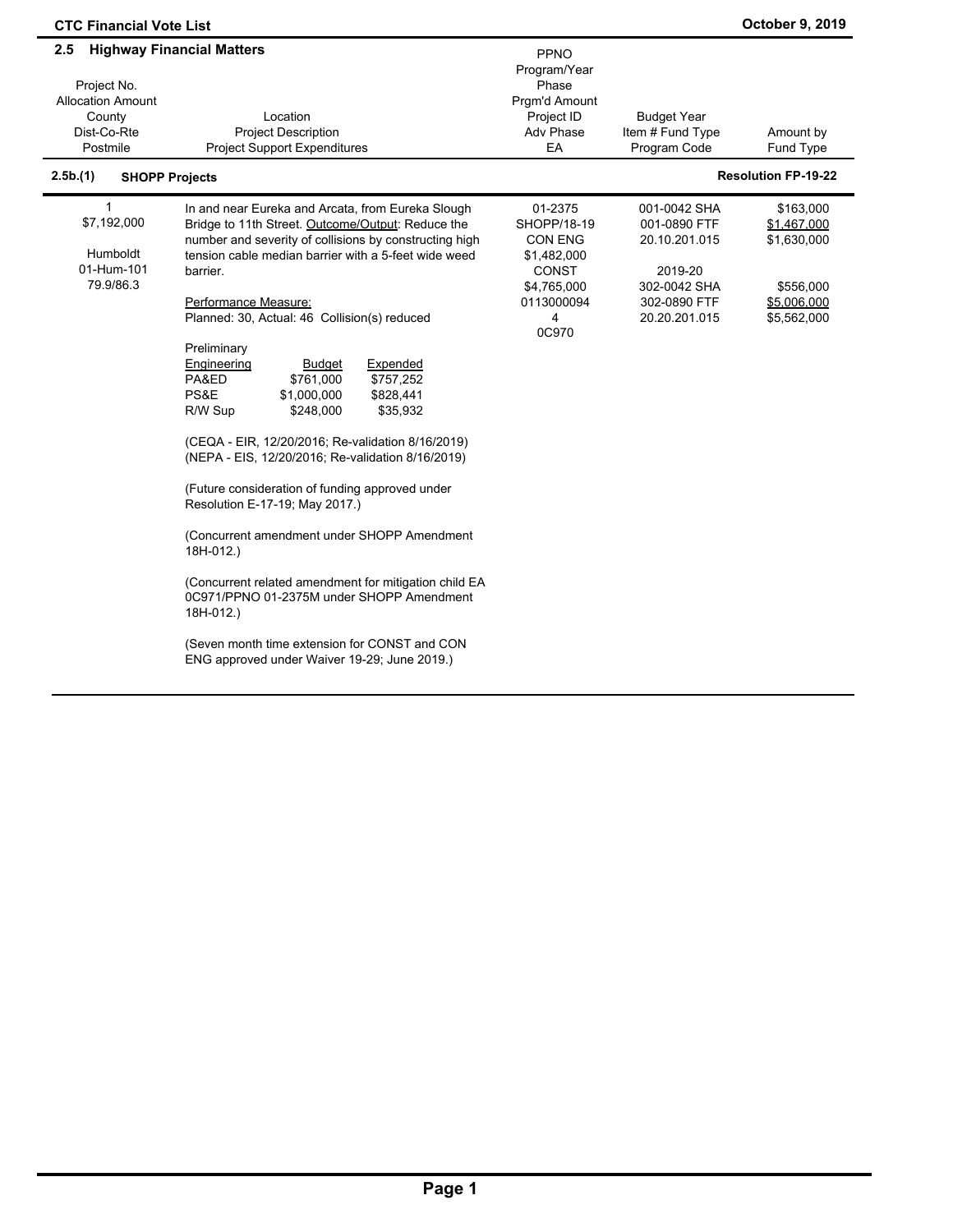| 2.5<br>Project No.<br><b>Allocation Amount</b><br>County<br>Dist-Co-Rte<br>Postmile | <b>Highway Financial Matters</b><br>Location<br><b>Project Description</b><br><b>Project Support Expenditures</b>                                                                                                                                                                                                                                                                                                                                                                                                                                                                                                                                                                                                                                                                                                                                                                                                                                                                                                                                                  | <b>PPNO</b><br>Program/Year<br>Phase<br>Prgm'd Amount<br>Project ID<br><b>Adv Phase</b><br>EA                      | <b>Budget Year</b><br>Item # Fund Type<br>Program Code                                                    | Amount by<br>Fund Type                                                               |
|-------------------------------------------------------------------------------------|--------------------------------------------------------------------------------------------------------------------------------------------------------------------------------------------------------------------------------------------------------------------------------------------------------------------------------------------------------------------------------------------------------------------------------------------------------------------------------------------------------------------------------------------------------------------------------------------------------------------------------------------------------------------------------------------------------------------------------------------------------------------------------------------------------------------------------------------------------------------------------------------------------------------------------------------------------------------------------------------------------------------------------------------------------------------|--------------------------------------------------------------------------------------------------------------------|-----------------------------------------------------------------------------------------------------------|--------------------------------------------------------------------------------------|
| 2.5b.(1)<br><b>SHOPP Projects</b>                                                   |                                                                                                                                                                                                                                                                                                                                                                                                                                                                                                                                                                                                                                                                                                                                                                                                                                                                                                                                                                                                                                                                    |                                                                                                                    |                                                                                                           | <b>Resolution FP-19-22</b>                                                           |
| $\overline{2}$<br>\$10,344,000<br>Humboldt<br>01-Hum-101<br>80.1/84.3               | In and near Eureka and Arcata, from 0.2 mile south of<br>Jacobs Avenue to 0.4 mile north of Bayside Cutoff.<br>Outcome/Output: Improve traffic operations by<br>extending and constructing acceleration and<br>decelaration lanes at various intersections, regrading<br>shoulders, and improving lighting.<br>Performance Measure:<br>Planned: 98.2, Actual: 98.2 Daily vehicle hour(s) of<br>delay (DVHD)<br>Preliminary<br><b>Budget</b><br>Expended<br>Engineering<br>\$634,619<br>PA&ED<br>\$655,400<br>PS&E<br>\$1,665,000<br>\$1,212,124<br>\$279,000<br>\$43,924<br>R/W Sup<br>(CEQA - EIR, 12/20/2016; Re-validation 8/16/2019)<br>(NEPA - EIS, 12/20/2016; Re-validation 8/16/2019)<br>(Future consideration of funding approved under<br>Resolution E-17-19; May 2017.)<br>(Concurrent amendment under SHOPP Amendment<br>18H-012.)<br>(Concurrent related amendment for mitigation child EA<br>0F221/PPNO 01-2418M under SHOPP Amendment<br>18H-012.)<br>(Seven month time extension for CONST and CON<br>ENG approved under Waiver 19-29; June 2019.) | 01-2418<br>SHOPP/18-19<br><b>CON ENG</b><br>\$1,392,000<br><b>CONST</b><br>\$7,622,000<br>0115000092<br>4<br>0F220 | 001-0042 SHA<br>001-0890 FTF<br>20.10.201.310<br>2019-20<br>302-0042 SHA<br>302-0890 FTF<br>20.20.201.310 | \$176,000<br>\$1,355,000<br>\$1,531,000<br>\$1,011,000<br>\$7,802,000<br>\$8,813,000 |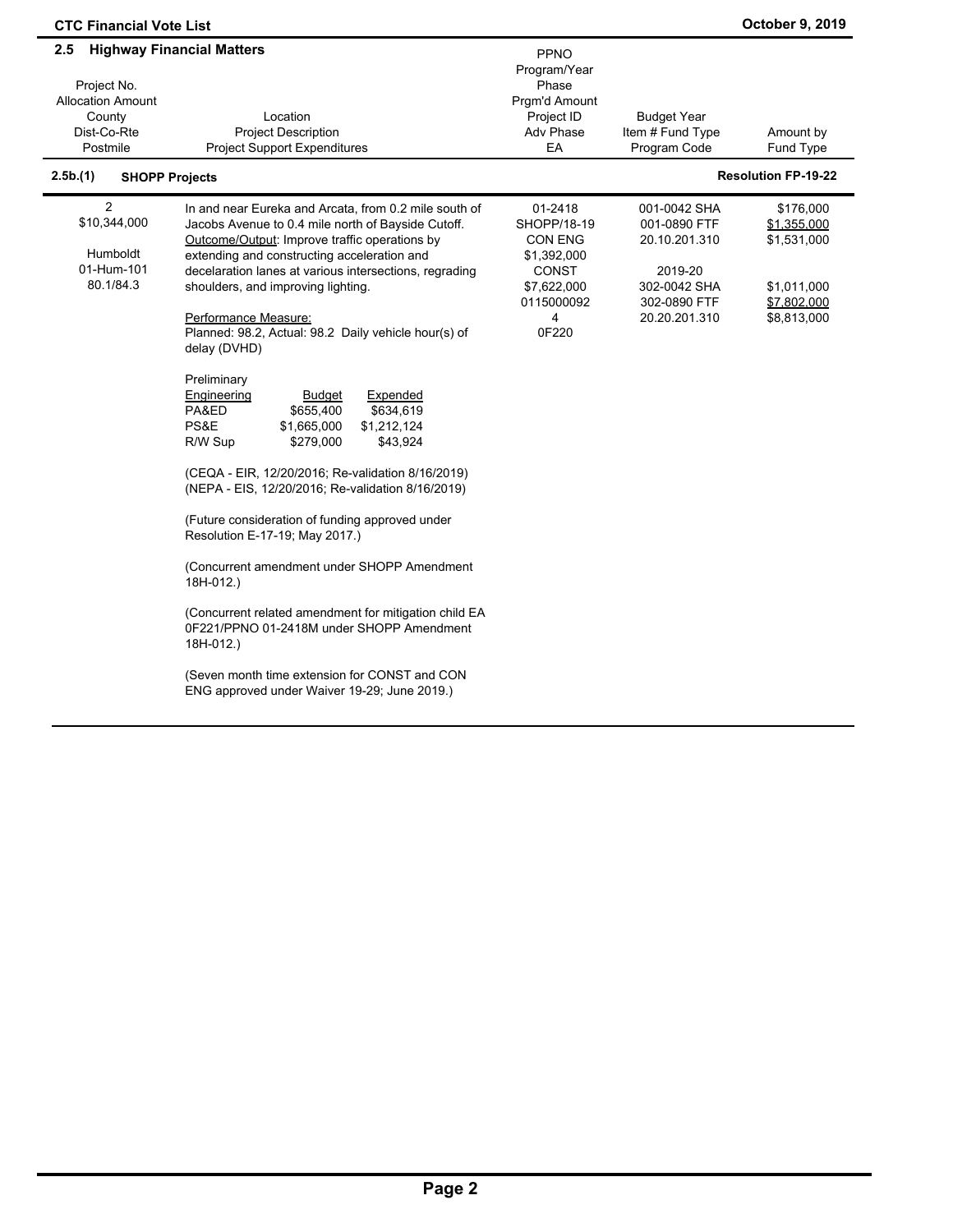| 2.5                                                                          | <b>Highway Financial Matters</b>                                                                                                                                                                                                                                                                                                                                                                                                                                                                                                                                                                                                                                                                                                                                                                                          | PPNO                                                                                                 |                                                                             |                            |
|------------------------------------------------------------------------------|---------------------------------------------------------------------------------------------------------------------------------------------------------------------------------------------------------------------------------------------------------------------------------------------------------------------------------------------------------------------------------------------------------------------------------------------------------------------------------------------------------------------------------------------------------------------------------------------------------------------------------------------------------------------------------------------------------------------------------------------------------------------------------------------------------------------------|------------------------------------------------------------------------------------------------------|-----------------------------------------------------------------------------|----------------------------|
| Project No.<br><b>Allocation Amount</b><br>County<br>Dist-Co-Rte<br>Postmile | Location<br><b>Project Description</b><br><b>Project Support Expenditures</b>                                                                                                                                                                                                                                                                                                                                                                                                                                                                                                                                                                                                                                                                                                                                             | Program/Year<br>Phase<br>Prgm'd Amount<br>Project ID<br><b>Adv Phase</b><br>EA                       | <b>Budget Year</b><br>Item # Fund Type<br>Program Code                      | Amount by<br>Fund Type     |
| 2.5b.(1)                                                                     | <b>SHOPP Projects</b>                                                                                                                                                                                                                                                                                                                                                                                                                                                                                                                                                                                                                                                                                                                                                                                                     |                                                                                                      |                                                                             | <b>Resolution FP-19-22</b> |
| 3<br>\$10,720,000<br>Humboldt<br>01-Hum-101<br>84.4/84.8                     | Near Eureka, from 0.1 mile south of Jacoby Creek<br>Bridge No. 04-0023 to 0.1 mile north of Gannon Slough<br>Bridge No. 04-0024. Outcome/Output: Replace<br>southbound Jacoby Bridge, and upgrade bridge rails for<br>northbound Jacoby Bridge and northbound Gannon<br>Slough Bridge.                                                                                                                                                                                                                                                                                                                                                                                                                                                                                                                                    | 01-2376<br>SHOPP/18-19<br><b>CON ENG</b><br>\$1,686,000<br><b>CONST</b><br>\$7,896,000<br>0113000091 | 505-3290 RMRA<br>20.10.201.112<br>2019-20<br>302-3290 RMRA<br>20.20.201.112 | \$1,939,000<br>\$8,781,000 |
|                                                                              | Preliminary<br>Expended<br>Engineering<br><b>Budget</b><br>PA&ED<br>\$1,828,000<br>\$1,802,232<br>PS&E<br>\$3,014,000<br>\$1,705,187<br>\$238,000<br>\$15,490<br>R/W Sup<br>(CEQA - EIR, 12/20/2016; Re-validation 8/16/2019)<br>(NEPA - EIS, 12/20/2016; Re-validation 8/16/2019)<br>(Future consideration of funding approved under<br>Resolution E-17-19; May 2017.)<br>(Concurrent amendment under SHOPP Amendment<br>18H-012.)<br>(Concurrent related amendment for mitigation child EA<br>0E001/PPNO 01-2376M under SHOPP Amendment<br>18H-012.)<br>(Seven month time extension for CONST and CON<br>ENG approved under Waiver 19-29; June 2019.)<br>Performance Measure: Bridges (3 bridge(s))<br>Unit<br>Good<br>Existing Condition Linear feet rail<br>0.0<br><b>Post Condition</b><br>Linear feet rail<br>609.0 | 4<br>0E000<br>Fair<br>0.0<br>0.0                                                                     | Poor<br>Quantity<br>609.0<br>0.0<br>609.0                                   | 609.0                      |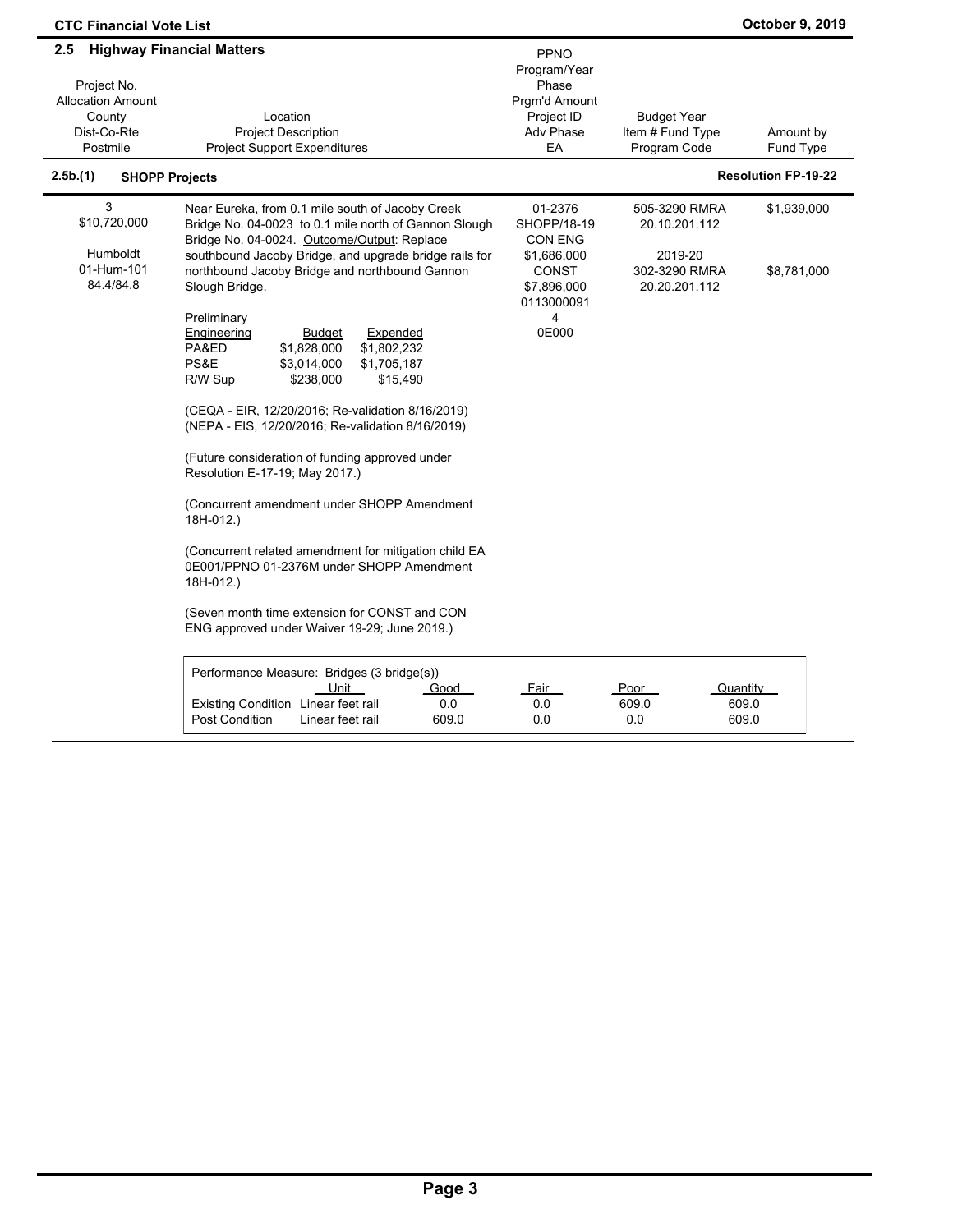| <b>CTC Financial Vote List</b>                                                                   |                                                                                                                                                                                                                                                                                                                                                                                                                                                                                                                                                                                                                                                                |                                                                                                    |                                                                             | October 9, 2019                |
|--------------------------------------------------------------------------------------------------|----------------------------------------------------------------------------------------------------------------------------------------------------------------------------------------------------------------------------------------------------------------------------------------------------------------------------------------------------------------------------------------------------------------------------------------------------------------------------------------------------------------------------------------------------------------------------------------------------------------------------------------------------------------|----------------------------------------------------------------------------------------------------|-----------------------------------------------------------------------------|--------------------------------|
| $2.5\phantom{0}$<br>Project No.<br><b>Allocation Amount</b><br>County<br>Dist-Co-Rte<br>Postmile | <b>Highway Financial Matters</b><br>Location<br><b>Project Description</b><br><b>Project Support Expenditures</b>                                                                                                                                                                                                                                                                                                                                                                                                                                                                                                                                              | PPNO<br>Program/Year<br>Phase<br>Prgm'd Amount<br>Project ID<br>Adv Phase<br>EA                    | <b>Budget Year</b><br>Item # Fund Type<br>Program Code                      | Amount by<br>Fund Type         |
| 2.5b.(1)                                                                                         | <b>SHOPP Projects</b>                                                                                                                                                                                                                                                                                                                                                                                                                                                                                                                                                                                                                                          |                                                                                                    |                                                                             | <b>Resolution FP-19-22</b>     |
| 4<br>\$2,508,000<br>Humboldt<br>01-Hum-299<br>R16.1/R26.6                                        | Near Blue Lake, from 3.0 miles west to 7.5 miles east of<br>Bair Road at various locations. Outcome/Output: Install<br>erosion control storm water mitigation measures at<br>three locations to address the sediment discharges to<br>the impaired watersheds of Redwood Creek and Mad<br>River.<br>Performance Measure:                                                                                                                                                                                                                                                                                                                                       | 01-2378<br>SHOPP/19-20<br>CON ENG<br>\$573,000<br><b>CONST</b><br>\$2,623,000<br>0113000099<br>4   | 001-0042 SHA<br>20.10.201.335<br>2018-19<br>302-0042 SHA<br>20.20.201.335   | \$573,000<br>\$1,935,000       |
|                                                                                                  | Planned: 14.3, Actual: 14.3 Acre(s) treated/pollutant<br>Preliminary<br>Engineering<br>Expended<br><u>Budget</u><br>PA&ED<br>\$425,000<br>\$270,885<br>PS&E<br>\$453,045<br>\$880,000<br>\$89,000<br>R/W Sup<br>\$2,462<br>(CEQA - CE, 1/23/2018; Re-validation 7/31/2019)<br>(NEPA - CE, 1/23/2018; Re-validation 7/31/2019)<br>(Concurrent amendment under SHOPP Amendment<br>18H-012.)<br>(Concurrent related amendment for mitigation child EA<br>0E031/PPNO 01-2378M under SHOPP Amendment<br>18H-012.)                                                                                                                                                   | 0E030                                                                                              |                                                                             |                                |
| 5<br>\$2,795,000<br>Shasta<br>02-Sha-5<br>R32.0/R32.3                                            | Near Lakehead, from 0.1 mile south to 0.3 mile north of<br>O'Brien Undercrossing No. 06-0148L (PM<br>R32.0L/R32.3L). Outcome/Output: Rehabilitate bridge<br>deck with concrete overlay, upgrade bridge rails,<br>construct approach slabs, upgrade guardrail, and install<br>Roadside Weather Information System (RWIS).<br>Preliminary<br>Expended<br>Engineering<br><b>Budget</b><br>\$202,929<br>PA&ED<br>\$250,000<br>PS&E<br>\$600,000<br>\$273,546<br>R/W Sup<br>\$40,000<br>\$4,002<br>(CEQA - CE, 11/14/2018; Re-validation 5/13/2019)<br>(NEPA - CE, 11/14/2018; Re-validation 5/13/2019)<br>(Concurrent amendment under SHOPP Amendment<br>18H-012.) | 02-3630<br>SHOPP/19-20<br>CON ENG<br>\$580,000<br>CONST<br>\$2,215,000<br>0216000041<br>4<br>1H390 | 505-3290 RMRA<br>20.10.201.110<br>2018-19<br>302-3290 RMRA<br>20.20.201.110 | \$580,000<br>\$2,215,000       |
|                                                                                                  | Performance Measure: Bridges (1 bridge(s))<br>Unit<br><u>Good</u><br>Square feet<br><b>Existing Condition</b><br>0.0<br><b>Post Condition</b><br>Square feet<br>5,131.0                                                                                                                                                                                                                                                                                                                                                                                                                                                                                        | <u>Fair</u><br>4,951.0<br>0.0                                                                      | Poor<br>0.0<br>0.0                                                          | Quantity<br>4,951.0<br>5,131.0 |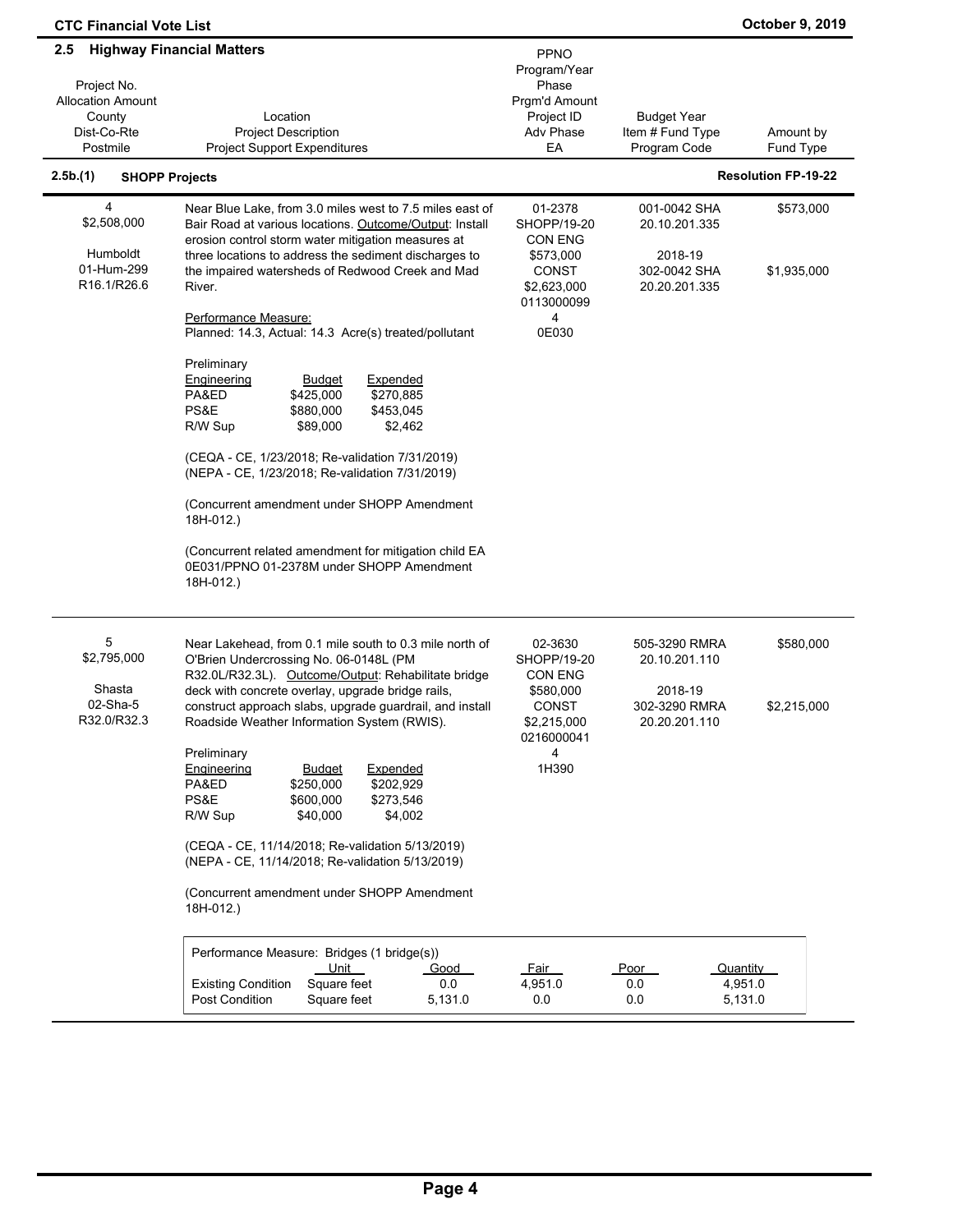| 2.5                                                                          | <b>Highway Financial Matters</b>                                                                                                                                                                                                                                                                                                                                                                                                                                                                                                                                                                                | <b>PPNO</b>                                                                                                      |                                                                             |                            |
|------------------------------------------------------------------------------|-----------------------------------------------------------------------------------------------------------------------------------------------------------------------------------------------------------------------------------------------------------------------------------------------------------------------------------------------------------------------------------------------------------------------------------------------------------------------------------------------------------------------------------------------------------------------------------------------------------------|------------------------------------------------------------------------------------------------------------------|-----------------------------------------------------------------------------|----------------------------|
| Project No.<br><b>Allocation Amount</b><br>County<br>Dist-Co-Rte<br>Postmile | Location<br><b>Project Description</b><br><b>Project Support Expenditures</b>                                                                                                                                                                                                                                                                                                                                                                                                                                                                                                                                   | Program/Year<br>Phase<br>Prgm'd Amount<br>Project ID<br>Adv Phase<br>EA                                          | <b>Budget Year</b><br>Item # Fund Type<br>Program Code                      | Amount by<br>Fund Type     |
| 2.5b.(1)<br><b>SHOPP Projects</b>                                            |                                                                                                                                                                                                                                                                                                                                                                                                                                                                                                                                                                                                                 |                                                                                                                  |                                                                             | <b>Resolution FP-19-22</b> |
| 6<br>\$6,573,000<br><b>Butte</b><br>03-But-99<br>13.3/45.9                   | In and near Chico, from 0.1 mile north of Route 162 to<br>1.6 miles north of Broyles Road. Outcome/Output:<br>Upgrade bridge rails at six locations and widen Western<br>Canal Bridge No.12-0119 to provide standard<br>shoulders.<br>Preliminary<br><b>Engineering</b><br><b>Budget</b><br>Expended<br>PA&ED<br>\$1,080,000<br>\$969,251<br>PS&E<br>\$1,400,000<br>\$1,188,530<br>\$23,931<br>R/W Sup<br>\$160,000<br>(CEQA - MND, 1/29/2018; Re-validation 8/15/2019)<br>(NEPA - CE, 1/29/2018; Re-validation 8/15/2019)<br>(Future consideration of funding approved under<br>Resolution E-18-34; May 2018.) | 03-2433<br>SHOPP/19-20<br><b>CON ENG</b><br>\$1,425,000<br>CONST<br>\$4,405,000<br>0315000145<br>4<br>0H330      | 505-3290 RMRA<br>20.10.201.112<br>2018-19<br>302-3290 RMRA<br>20.20.201.112 | \$1,425,000<br>\$5,148,000 |
|                                                                              | Performance Measure: Bridges (6 bridge(s))<br>Unit<br>Good<br>Existing Condition Linear feet rail<br>0.0<br>Post Condition<br>Linear feet rail<br>1,028.0                                                                                                                                                                                                                                                                                                                                                                                                                                                       | <u>Fair</u><br>492.0<br>0.0                                                                                      | Poor<br>Quantity<br>536.0<br>1,028.0<br>0.0<br>1,028.0                      |                            |
| 7<br>\$3,342,000<br>El Dorado<br>03-ED-50<br>18.5/22.5                       | In and near Placerville, from Mosquito Road to 0.3 mile<br>west of 5 Mile Road. Outcome/Output: Rehabilitate<br>deteriorated culverts and provide access for wildlife<br>crossing the route.<br>Preliminary<br>Engineering<br><b>Budget</b><br>Expended<br>PA&ED<br>\$183,000<br>\$145,961<br>PS&E<br>\$290,000<br>\$172,309<br>R/W Sup<br>\$60,000<br>\$35,986<br>(CEQA - CE, 1/31/2019; Re-validation 8/15/2019)<br>(NEPA - CE, 1/31/2019; Re-validation 8/15/2019)<br>(EA 4H370/PPNO 03-3335 combined with EA<br>4E620/PPNO 03-3290 for construction under EA<br>4E62U/Project ID 0319000068.)               | 03-3335<br>SHOPP/19-20<br><b>CON ENG</b><br>\$480,000<br><b>CONST</b><br>\$2,600,000<br>0318000294<br>4<br>4H370 | 505-3290 RMRA<br>20.10.201.151<br>2018-19<br>302-3290 RMRA<br>20.20.201.151 | \$480,000<br>\$2,862,000   |
|                                                                              | Performance Measure: Culverts (4 each)<br><u>Unit</u><br>Good<br><b>Existing Condition</b><br>Linear feet<br>0.0<br><b>Post Condition</b><br>648.9<br>Linear feet                                                                                                                                                                                                                                                                                                                                                                                                                                               | <u>_Fair_</u><br>0.0<br>0.0                                                                                      | Poor<br>Quantity<br>648.9<br>648.9<br>0.0<br>648.9                          |                            |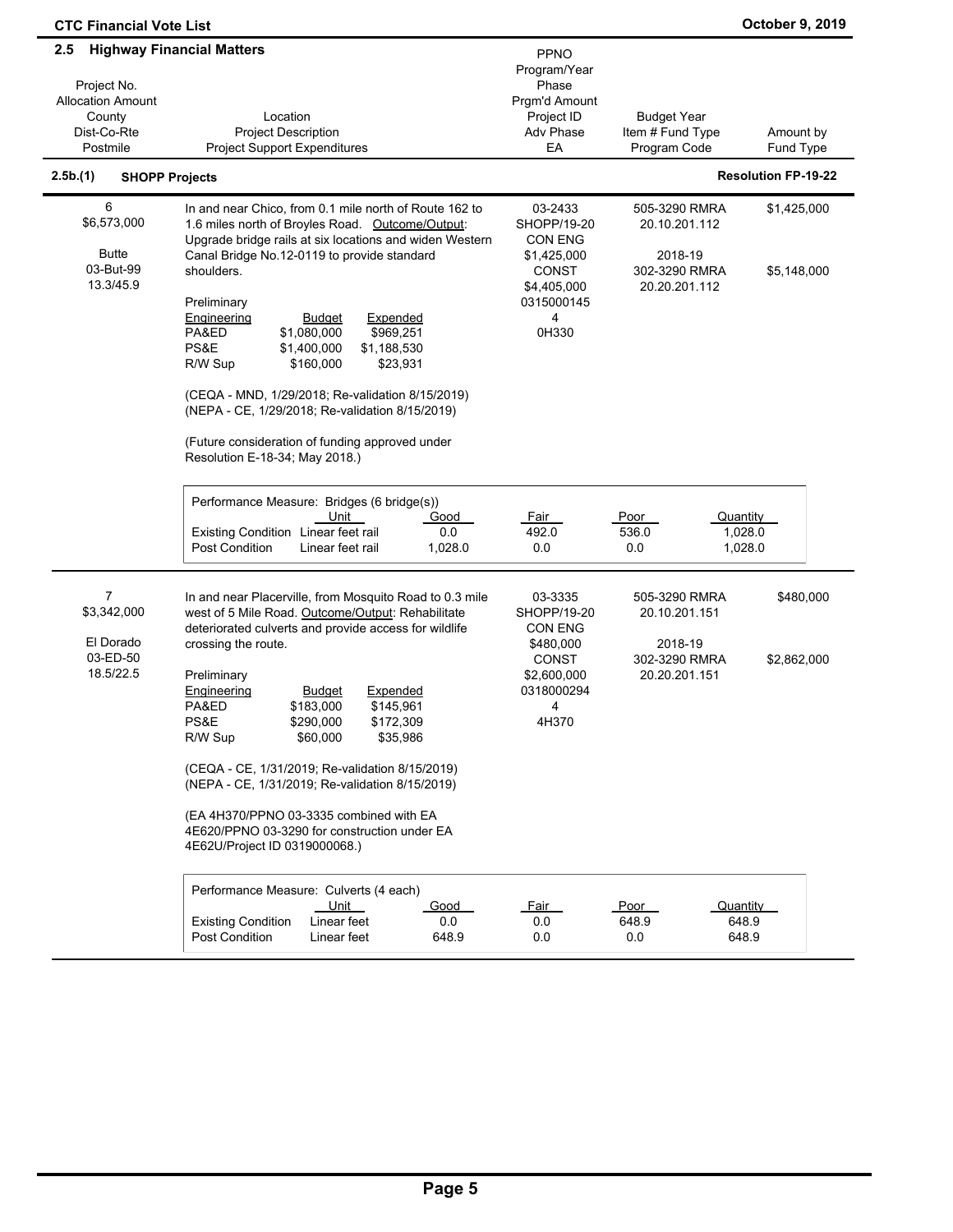| $2.5\,$<br>Project No.<br><b>Allocation Amount</b><br>County<br>Dist-Co-Rte<br>Postmile<br>2.5b.(1)<br><b>SHOPP Projects</b> | <b>Highway Financial Matters</b><br>Location<br><b>Project Description</b><br><b>Project Support Expenditures</b>                       | PPNO<br>Program/Year<br>Phase<br>Prgm'd Amount<br>Project ID<br>Adv Phase<br>EA | <b>Budget Year</b><br>Item # Fund Type<br>Program Code | Amount by<br>Fund Type<br><b>Resolution FP-19-22</b> |
|------------------------------------------------------------------------------------------------------------------------------|-----------------------------------------------------------------------------------------------------------------------------------------|---------------------------------------------------------------------------------|--------------------------------------------------------|------------------------------------------------------|
| 8                                                                                                                            | Near Placerville and Camino, from 0.2 mile west of Still                                                                                | 03-3290                                                                         | 001-0890 FTF                                           | \$5,800,000                                          |
| \$33,152,000                                                                                                                 | Meadows Road to 0.1 mile east of Upper Carson Road.                                                                                     | SHOPP/18-19                                                                     | 20.10.201.010                                          |                                                      |
| El Dorado                                                                                                                    | Outcome/Output: Improve safety by installing median<br>barrier, widening shoulders, constructing                                        | <b>CON ENG</b><br>\$5,800,000                                                   | 2019-20                                                |                                                      |
| 03-ED-50                                                                                                                     | acceleration/deceleration lane, constructing an                                                                                         | <b>CONST</b>                                                                    | 302-0890 FTF                                           | \$27,352,000                                         |
| 21.9/24.2                                                                                                                    | undercrossing, and constructing access to the<br>undercrossing from local roads. This project will reduce                               | \$32,000,000<br>0314000039                                                      | 20.20.201.010                                          |                                                      |
|                                                                                                                              | the number and severity of collisions.                                                                                                  | 4                                                                               |                                                        |                                                      |
|                                                                                                                              | Performance Measure:                                                                                                                    | 4E620                                                                           |                                                        |                                                      |
|                                                                                                                              | Planned: 117, Actual: 117 Collision(s) reduced                                                                                          |                                                                                 |                                                        |                                                      |
|                                                                                                                              | Preliminary                                                                                                                             |                                                                                 |                                                        |                                                      |
|                                                                                                                              | Engineering<br><b>Budget</b><br><b>Expended</b>                                                                                         |                                                                                 |                                                        |                                                      |
|                                                                                                                              | PA&ED<br>\$3,710,000<br>\$3,693,503<br>PS&E<br>\$3,500,000<br>\$2,755,076                                                               |                                                                                 |                                                        |                                                      |
|                                                                                                                              | R/W Sup<br>\$1,200,000<br>\$671,740                                                                                                     |                                                                                 |                                                        |                                                      |
|                                                                                                                              | (CEQA - MND, 1/30/2018; Re-validation 8/15/2019)<br>(NEPA - CE, 3/22/2018; Re-validation 8/15/2019)                                     |                                                                                 |                                                        |                                                      |
|                                                                                                                              | (Future consideration of funding approved under<br>Resolution E-18-123; October 2018.)                                                  |                                                                                 |                                                        |                                                      |
|                                                                                                                              | (EA 4E620/PPNO 03-3290 combined with EA<br>4H370/PPNO 03-3335 for construction under EA<br>4E62U/Project ID 0319000068.)                |                                                                                 |                                                        |                                                      |
|                                                                                                                              | (SB 1 Baseline Agreement approved under Resolution<br>SHOPP-P-1819-04B; October 2018.)                                                  |                                                                                 |                                                        |                                                      |
|                                                                                                                              | (Eleven month time extension for CONST and CON<br>ENG approved under Waiver 19-29; June 2019.)                                          |                                                                                 |                                                        |                                                      |
|                                                                                                                              | (Additional Contribution: \$5,561,000 CONST and<br>\$739,000 CON ENG in Local Federal Highway Safety<br>Improvement Plan (HSIP) funds.) |                                                                                 |                                                        |                                                      |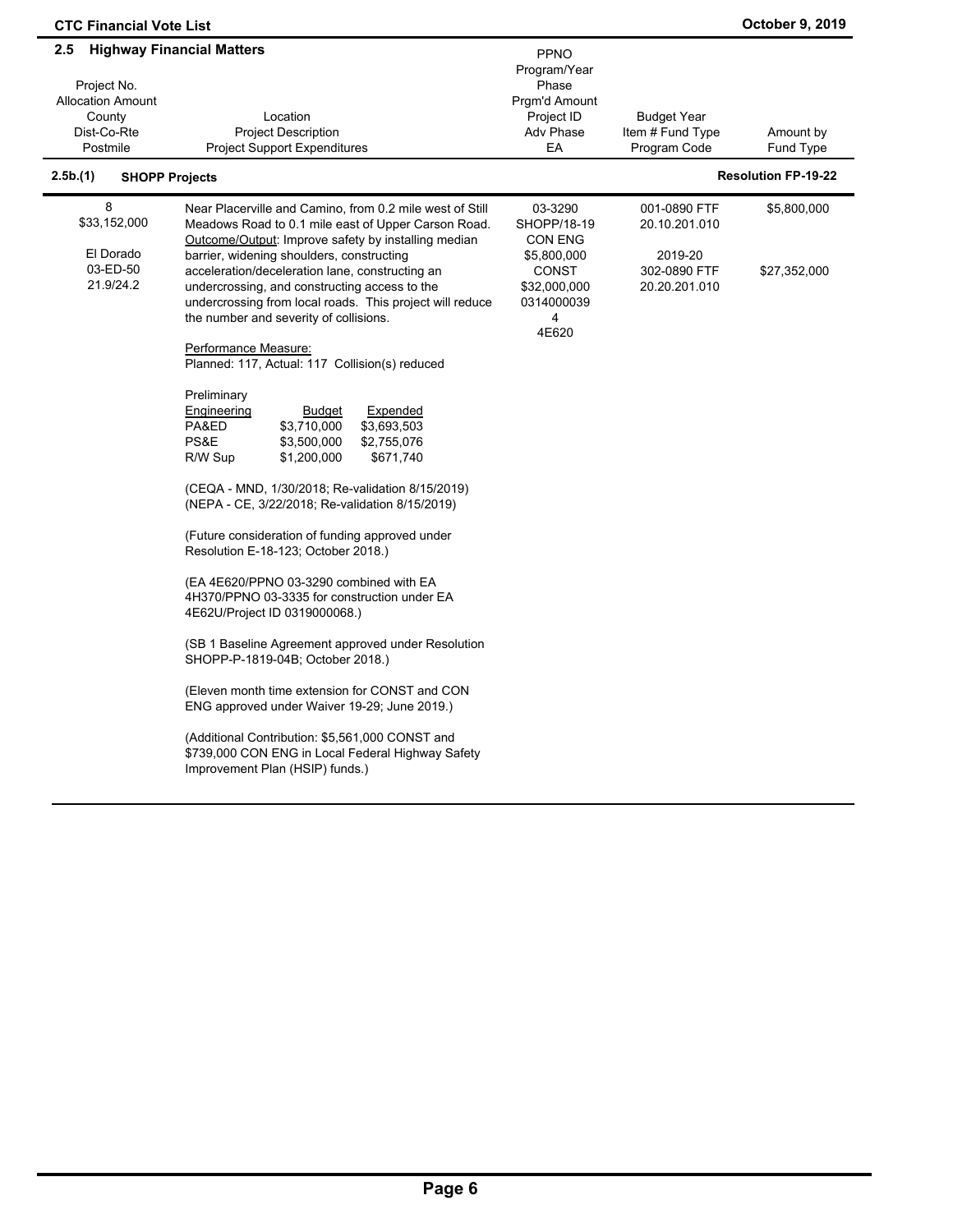| <b>CTC Financial Vote List</b>                                                      |                                                                                                                                                                                                                                                                                                                                                                                                                                                                                                                                               |                                                                                                                    |                                                                             | <b>October 9, 2019</b>           |
|-------------------------------------------------------------------------------------|-----------------------------------------------------------------------------------------------------------------------------------------------------------------------------------------------------------------------------------------------------------------------------------------------------------------------------------------------------------------------------------------------------------------------------------------------------------------------------------------------------------------------------------------------|--------------------------------------------------------------------------------------------------------------------|-----------------------------------------------------------------------------|----------------------------------|
| 2.5<br>Project No.<br><b>Allocation Amount</b><br>County<br>Dist-Co-Rte<br>Postmile | <b>Highway Financial Matters</b><br>Location<br><b>Project Description</b><br><b>Project Support Expenditures</b>                                                                                                                                                                                                                                                                                                                                                                                                                             | PPNO<br>Program/Year<br>Phase<br>Prgm'd Amount<br>Project ID<br>Adv Phase<br>EA                                    | <b>Budget Year</b><br>Item # Fund Type<br>Program Code                      | Amount by<br>Fund Type           |
| 2.5b(1)<br><b>SHOPP Projects</b>                                                    |                                                                                                                                                                                                                                                                                                                                                                                                                                                                                                                                               |                                                                                                                    |                                                                             | <b>Resolution FP-19-22</b>       |
| 9<br>\$12,047,000<br>El Dorado<br>03-ED-50<br>R28.5/R29.1                           | Near Pollock Pines, from 0.3 mile west to 0.3 mile east<br>of Ridgeway Drive; also at 0.1 mile west of Sly Park<br>Road (PM R31.2). Outcome/Output: Replace Sawmill<br>Undercrossing No. 25-0041, replace and rehabilitate<br>drainage, and install ramp lighting.<br>Preliminary<br>Engineering<br><b>Budget</b><br>Expended<br>PA&ED<br>\$600,000<br>\$432,797<br>PS&E<br>\$959,000<br>\$896,230<br>R/W Sup<br>\$206,704<br>\$211,000<br>(CEQA - CE, 9/29/2017; Re-validation 8/16/2019)<br>(NEPA - CE, 9/29/2017; Re-validation 8/16/2019) | 03-6923<br>SHOPP/19-20<br><b>CON ENG</b><br>\$1,660,000<br><b>CONST</b><br>\$8,850,000<br>0317000152<br>4<br>0H341 | 505-3290 RMRA<br>20.10.201.110<br>2019-20<br>302-3290 RMRA<br>20.20.201.110 | \$1,660,000<br>\$10,387,000      |
|                                                                                     | Performance Measure: Bridges (1 bridge(s))<br>Unit<br>Good<br>Square feet<br>0.0<br><b>Existing Condition</b><br><b>Post Condition</b><br>Square feet<br>10,247.0                                                                                                                                                                                                                                                                                                                                                                             | Fair<br>0.0<br>0.0                                                                                                 | Poor<br>9,666.0<br>$0.0\,$                                                  | Quantity<br>9,666.0<br>10,247.0  |
| 10<br>\$2,622,000<br>Sacramento<br>03-Sac-99<br>R32.1                               | In the city of Sacramento, at Southbound Route 99/5<br>Connector Overcrossing No. 24-0241F; also on Route<br>80 at Longview Ramp Overcrossing No. 24-0281K (PM<br>M9.15). Outcome/Output: Seismic retrofit of two<br>bridges.<br>Preliminary<br><b>Engineering</b><br><b>Budget</b><br><b>Expended</b><br>\$330,000<br>\$241,960<br>PA&ED<br>PS&E<br>\$990,000<br>\$790,508<br>\$18,000<br>\$8,838<br>R/W Sup<br>(CEQA - CE, 5/30/2018; Re-validation 8/19/2019)<br>(NEPA - CE, 5/30/2018; Re-validation 8/19/2019)                           | 03-6707<br>SHOPP/19-20<br>CON ENG<br>\$691,000<br><b>CONST</b><br>\$1,900,000<br>0314000024<br>4<br>4F100          | 505-3290 RMRA<br>20.10.201.113<br>2018-19<br>302-3290 RMRA<br>20.20.201.113 | \$805,000<br>\$1,817,000         |
|                                                                                     | Performance Measure: Bridges (2 bridge(s))<br>Unit<br>Good<br><b>Existing Condition</b><br>Square feet<br>0.0<br>Square feet<br>Post Condition<br>32,808.0                                                                                                                                                                                                                                                                                                                                                                                    | <u>Fair</u><br>0.0<br>0.0                                                                                          | Poor<br>32,808.0<br>0.0                                                     | Quantity<br>32,808.0<br>32,808.0 |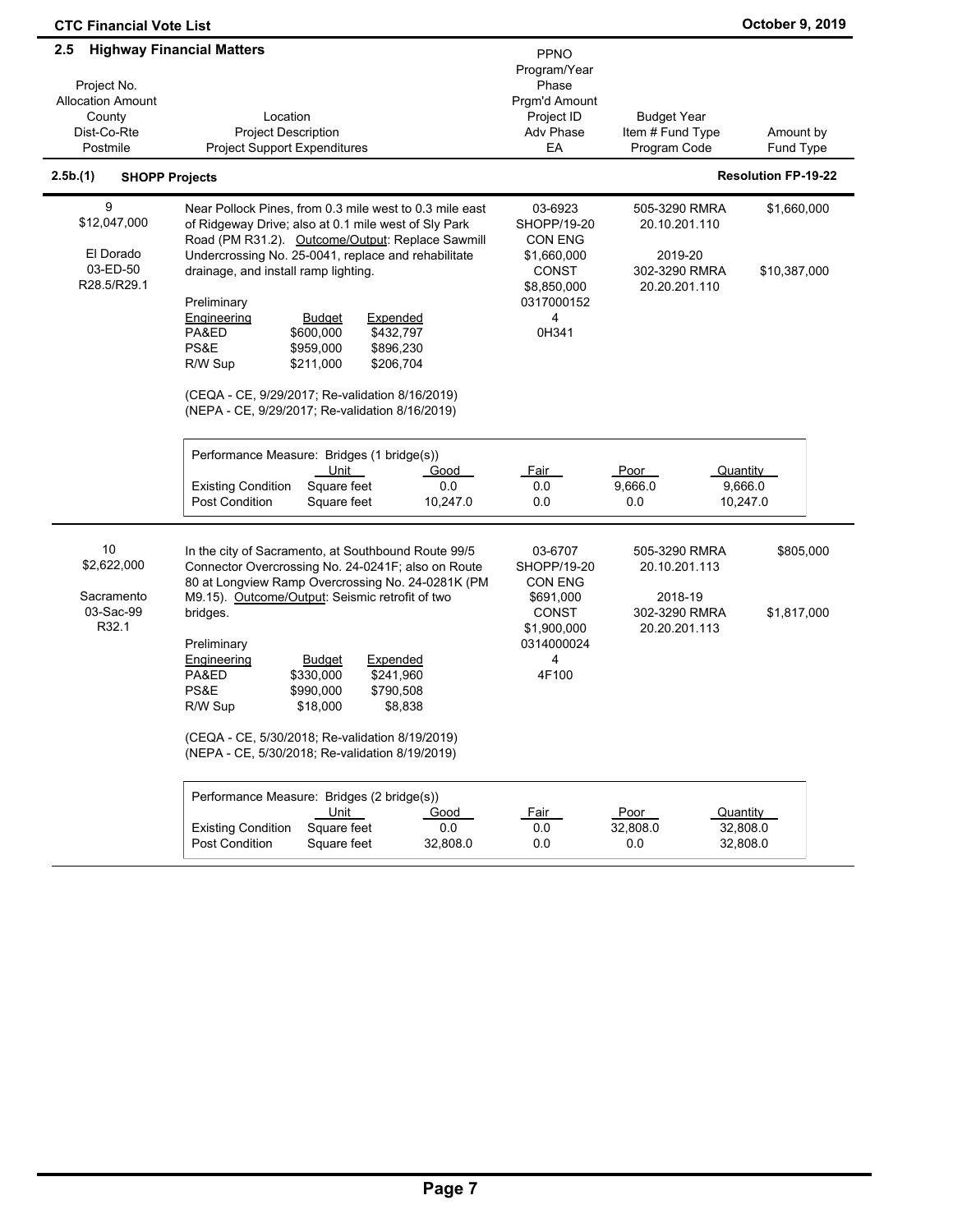| 2.5<br>Project No.<br><b>Allocation Amount</b><br>County<br>Dist-Co-Rte<br>Postmile<br>2.5b.(1)<br><b>SHOPP Projects</b> | <b>Highway Financial Matters</b><br>Location<br><b>Project Description</b><br><b>Project Support Expenditures</b>                                                                                                   | <b>PPNO</b><br>Program/Year<br>Phase<br>Pram'd Amount<br>Project ID<br>Adv Phase<br>EA | <b>Budget Year</b><br>Item # Fund Type<br>Program Code | Amount by<br>Fund Type<br><b>Resolution FP-19-22</b> |
|--------------------------------------------------------------------------------------------------------------------------|---------------------------------------------------------------------------------------------------------------------------------------------------------------------------------------------------------------------|----------------------------------------------------------------------------------------|--------------------------------------------------------|------------------------------------------------------|
| 11                                                                                                                       | In and near Los Altos, Los Altos Hills, and Palo Alto,                                                                                                                                                              | 04-0449A                                                                               | 505-3290 RMRA                                          | \$464,000                                            |
| \$62,579,000<br>Santa Clara<br>04-SCI-280                                                                                | from Foothill Boulevard to San Mateo County line (PM<br>11.5/20.625); also in San Mateo County, from Santa<br>Clara County line to 0.5 mile north of Sand Hill Road<br>(PM R0.0/R2.1). Outcome/Output: Rehabilitate | SHOPP/18-19<br><b>CON ENG</b><br>\$6,661,000<br>CONST                                  | 001-0890 FTF<br>20.10.201.121<br>2017-18               | \$5,036,000<br>\$5,500,000                           |
| 11.5/20.6                                                                                                                | pavement by grinding the existing roadway and<br>overlaying with rubberized asphalt, and upgrading curb                                                                                                             | \$47,574,000<br>0415000131                                                             | 802-3290 RMRA<br>2019-20                               | \$4,812,000                                          |
|                                                                                                                          | ramps to meet Americans with Disabilities Act (ADA)<br>standards. This project will extend pavement service life<br>and improve ride quality.                                                                       | 4<br>3J320                                                                             | 302-0890 FTF<br>20.20.201.121                          | \$52,267,000<br>\$57,079,000                         |
|                                                                                                                          | Preliminary<br>Expended<br>Engineering<br>Budget<br>PA&ED<br>\$1,853,000<br>\$1,487,938<br>PS&E<br>\$3,284,000<br>\$2,689,239<br>\$21,874<br>R/W Sup<br>\$48,000                                                    |                                                                                        |                                                        |                                                      |
|                                                                                                                          | (CEQA - CE, 11/27/2017; Re-validation 9/10/2019)<br>(NEPA - CE, 11/27/2017; Re-validation 9/10/2019)                                                                                                                |                                                                                        |                                                        |                                                      |
|                                                                                                                          | (SB 1 Baseline Agreement approved under Resolution<br>SHOPP-P-1819-04B; October 2018.)                                                                                                                              |                                                                                        |                                                        |                                                      |
|                                                                                                                          | (Four month time extension for CONST and CON ENG<br>approved under Waiver 19-29; June 2019.)                                                                                                                        |                                                                                        |                                                        |                                                      |
|                                                                                                                          | Performance Measure: Pavement<br>Unit<br>Good                                                                                                                                                                       | Fair                                                                                   | Poor                                                   | Quantity                                             |
|                                                                                                                          | <b>Existing Condition</b><br>Lane mile(s)<br>4.4<br><b>Post Condition</b><br>90.0<br>Lane mile(s)                                                                                                                   | 85.5<br>0.0                                                                            | 0.1<br>0.0                                             | 90.0<br>90.0                                         |
|                                                                                                                          |                                                                                                                                                                                                                     |                                                                                        |                                                        |                                                      |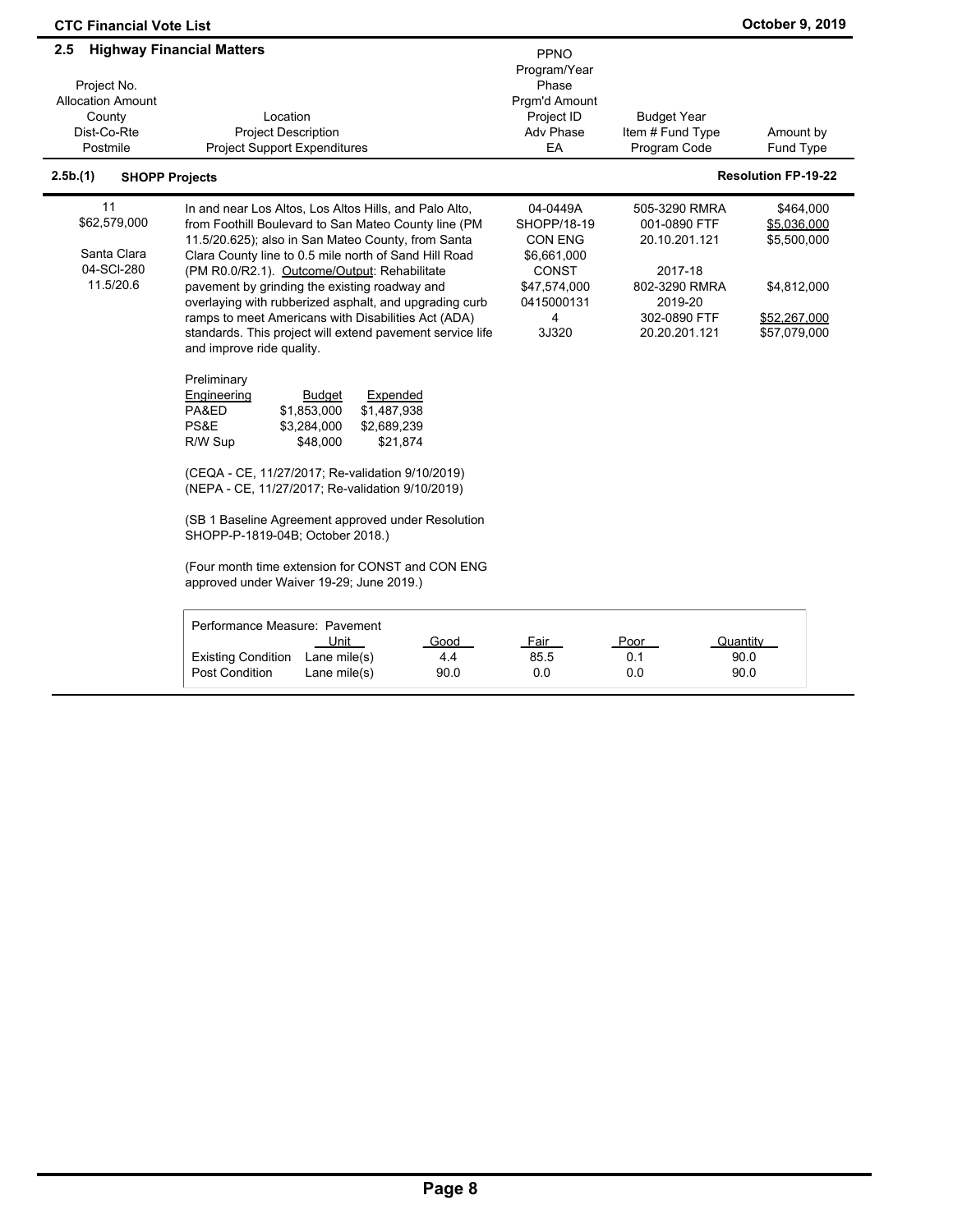| 2.5<br>Project No.<br><b>Allocation Amount</b><br>County<br>Dist-Co-Rte<br>Postmile<br>2.5b.(1)<br><b>SHOPP Projects</b> | <b>Highway Financial Matters</b><br>Location<br><b>Project Description</b><br><b>Project Support Expenditures</b>                                                                                                                                                                                                                                                                                                                                                                                             |                                            |                                       | PPNO<br>Program/Year<br>Phase<br>Pram'd Amount<br>Project ID<br>Adv Phase<br>EA        | <b>Budget Year</b><br>Item # Fund Type<br>Program Code                      | Amount by<br>Fund Type<br><b>Resolution FP-19-22</b> |
|--------------------------------------------------------------------------------------------------------------------------|---------------------------------------------------------------------------------------------------------------------------------------------------------------------------------------------------------------------------------------------------------------------------------------------------------------------------------------------------------------------------------------------------------------------------------------------------------------------------------------------------------------|--------------------------------------------|---------------------------------------|----------------------------------------------------------------------------------------|-----------------------------------------------------------------------------|------------------------------------------------------|
| 12<br>\$28,543,000<br>San Mateo<br>04-SM-101<br>16.5/21.8                                                                | In the cities of Burlingame, Millbrae, San Bruno and<br>South San Francisco, from Broadway to 0.1 mile north<br>of South Airport Boulevard. Outcome/Output:<br>Rehabilitate pavement by grinding and placing asphalt,<br>restriping pavement delineation, and replacing loop<br>detectors.                                                                                                                                                                                                                    |                                            |                                       | 04-1487S<br>SHOPP/19-20<br><b>CON ENG</b><br>\$543,000<br><b>CONST</b><br>\$28,000,000 | 505-3290 RMRA<br>20.10.201.121<br>2017-18<br>802-3290 RMRA<br>20.20.201.121 | \$543,000<br>\$28,000,000                            |
|                                                                                                                          | Preliminary<br><b>Engineering</b><br>PA&ED<br>PS&E<br>R/W Sup<br>(CEQA - CE, 4/24/2018)<br>(NEPA - CE, 4/24/2018)<br>(EA 3J061/PPNO 04-1487S combined with multi-<br>funded project EA 1J560/PPNO 04-0658D for<br>construction using Construction Manager/General<br>Contractor (CM/GC) method.)<br>(Related multi-funded LPP/SCCP/STIP allocation for<br>EA 1J560/PPNO 04-0658D under Resolution LPP-A<br>-1920-04, Resolution SCCP-A-1920-01, and Resolution<br>FP-19-31.)<br>Performance Measure: Pavement | <b>Budget</b><br>\$0<br>\$0<br>\$0<br>Unit | Expended<br>\$0<br>\$0<br>\$0<br>Good | 0419000312<br>$\overline{4}$<br>3J061<br>Fair                                          | Poor                                                                        | Quantity                                             |
|                                                                                                                          | <b>Existing Condition</b><br>Post Condition                                                                                                                                                                                                                                                                                                                                                                                                                                                                   | Lane mile(s)<br>Lane mile(s)               | 9.6<br>47.8                           | 38.2<br>0.0                                                                            | 0.0<br>0.0                                                                  | 47.8<br>47.8                                         |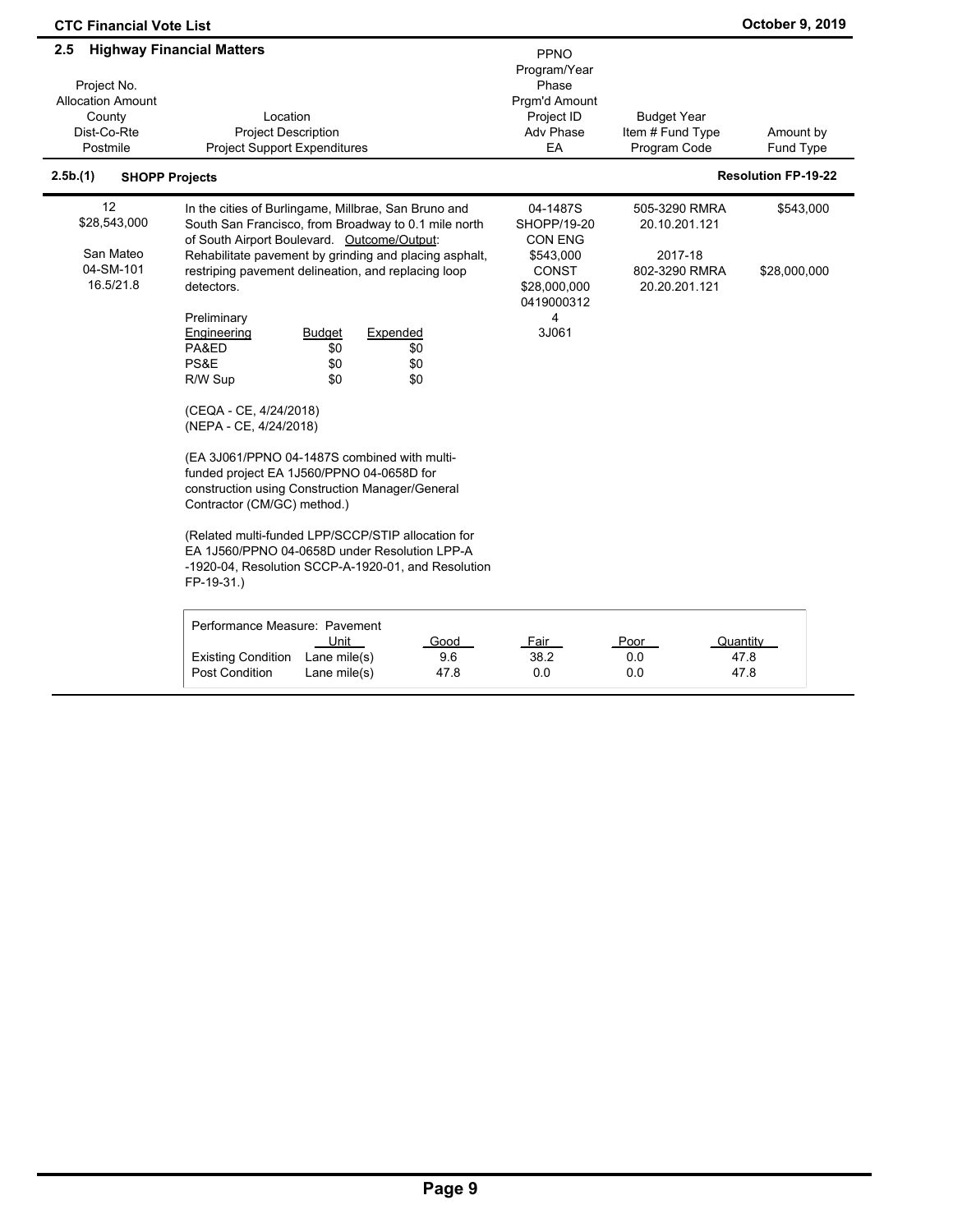| 2.5                                                                          | <b>Highway Financial Matters</b>                                                                                                                                                                                                                                                                                                                                                                                              | <b>PPNO</b>                                                                                              |                                                                           |                            |
|------------------------------------------------------------------------------|-------------------------------------------------------------------------------------------------------------------------------------------------------------------------------------------------------------------------------------------------------------------------------------------------------------------------------------------------------------------------------------------------------------------------------|----------------------------------------------------------------------------------------------------------|---------------------------------------------------------------------------|----------------------------|
| Project No.<br><b>Allocation Amount</b><br>County<br>Dist-Co-Rte<br>Postmile | Location<br><b>Project Description</b><br><b>Project Support Expenditures</b>                                                                                                                                                                                                                                                                                                                                                 | Program/Year<br>Phase<br>Prgm'd Amount<br>Project ID<br>Adv Phase<br>EA                                  | <b>Budget Year</b><br>Item # Fund Type<br>Program Code                    | Amount by<br>Fund Type     |
| 2.5b.(1)                                                                     | <b>SHOPP Projects</b>                                                                                                                                                                                                                                                                                                                                                                                                         |                                                                                                          |                                                                           | <b>Resolution FP-19-22</b> |
| 13<br>\$2,164,000<br>Sonoma<br>04-Son-101<br>9.0                             | Near Petaluma, 0.1 mile north of Pepper Road.<br>Outcome/Output: Repair storm damaged embankment<br>to prevent further sliding and repair the drainage<br>system.<br>Performance Measure:<br>Planned: 1, Actual: 1 Location(s)                                                                                                                                                                                                | 04-0481B<br>SHOPP/18-19<br><b>CON ENG</b><br>\$710,000<br><b>CONST</b><br>\$1,324,000<br>0413000408<br>4 | 001-0042 SHA<br>20.10.201.131<br>2019-20<br>302-0042 SHA<br>20.20.201.131 | \$840,000<br>\$1,324,000   |
|                                                                              | Preliminary<br>Engineering<br>Expended<br><b>Budget</b><br>PA&ED<br>\$623,000<br>\$572,585<br>PS&E<br>\$850,000<br>\$309,488<br>\$14,964<br>R/W Sup<br>\$150,000<br>(CEQA - MND, 5/26/2018; Re-validation 6/14/2019)<br>(NEPA - CE, 5/26/2018; Re-validation 6/14/2019)<br>(Future consideration of funding approved under<br>Resolution E-18-57; December 2018.)<br>(Concurrent amendment under SHOPP Amendment<br>18H-012.) | 0J100                                                                                                    |                                                                           |                            |
|                                                                              | (Concurrent related amendment for mitigation child EA<br>0J101/PPNO 04-0481G under SHOPP Amendment<br>18H-012.)<br>(Four month time extension for CONST and CON ENG<br>approved under Waiver 19-29; June 2019.)                                                                                                                                                                                                               |                                                                                                          |                                                                           |                            |
| 14<br>\$2,141,000<br>Fresno<br>06-Fre-41<br>R21.0/R31.0                      | In the city of Fresno, from 0.1 mile south of Jensen<br>Avenue to Alluvial Avenue Undercrossing.<br>Outcome/Output: Upgrade irrigation system to<br>maximize water conservation.<br>Performance Measure:<br>Planned: 214.0, Actual: 214.0 Acre(s)                                                                                                                                                                             | 06-6888<br>SHOPP/19-20<br>CON ENG<br>\$460,000<br><b>CONST</b><br>\$1,576,000<br>0616000209<br>4         | 001-0042 SHA<br>20.10.201.210<br>2018-19<br>302-0042 SHA<br>20.20.201.210 | \$460,000<br>\$1,681,000   |
|                                                                              | Preliminary<br>Engineering<br>Expended<br><u>Budget</u><br>PA&ED<br>\$0<br>\$0<br>PS&E<br>\$552,000<br>\$324,342<br>R/W Sup<br>\$1,000<br>\$166<br>(CEQA - CE, 12/16/2016; Re-validation 7/8/2019)<br>(NEPA - N/A)                                                                                                                                                                                                            | 0V750                                                                                                    |                                                                           |                            |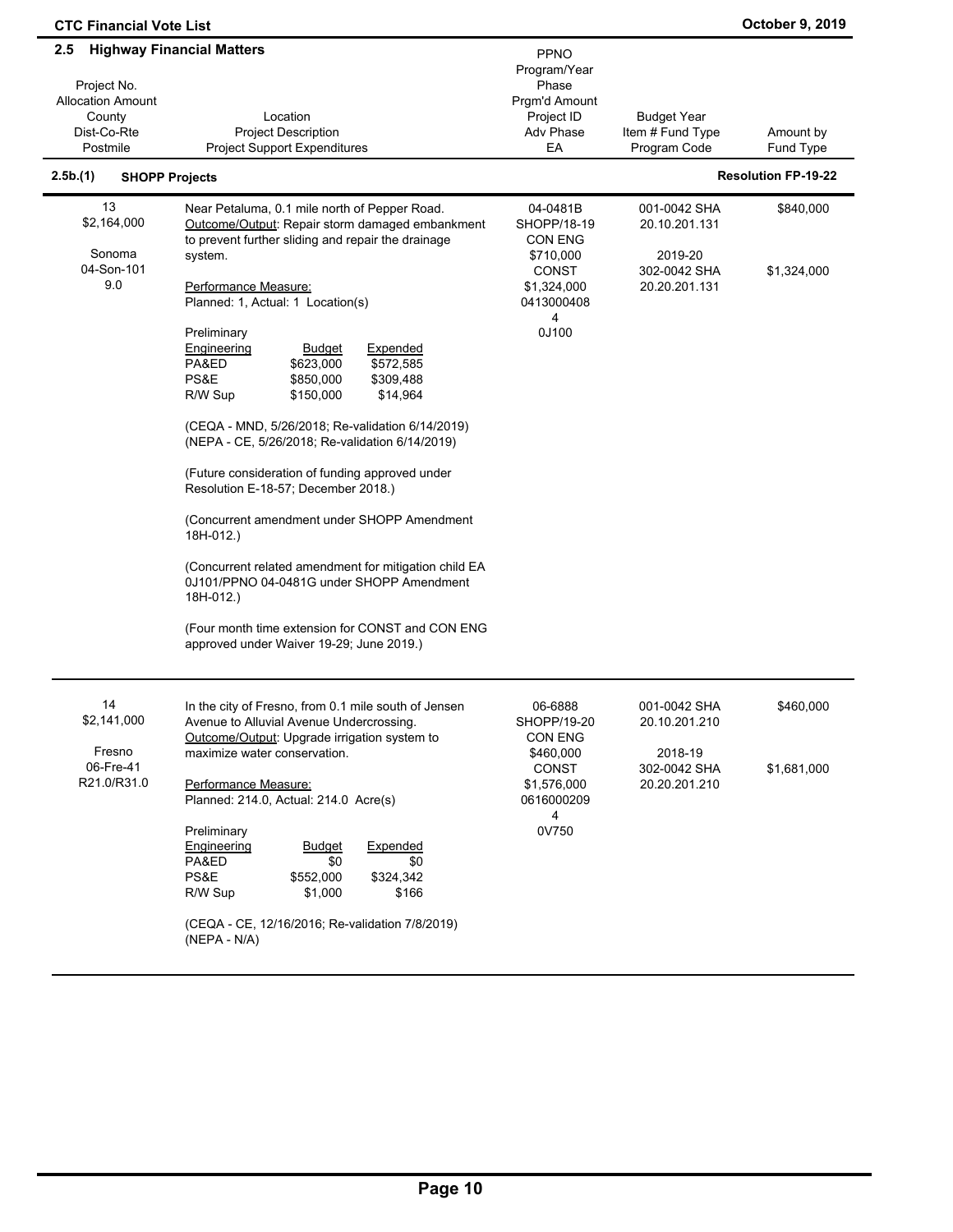| <b>October 9, 2019</b> |
|------------------------|
|------------------------|

| 2.5                              | <b>Highway Financial Matters</b>                                                                         | <b>PPNO</b>                 |                              |                            |
|----------------------------------|----------------------------------------------------------------------------------------------------------|-----------------------------|------------------------------|----------------------------|
| Project No.                      |                                                                                                          | Program/Year<br>Phase       |                              |                            |
| <b>Allocation Amount</b>         |                                                                                                          | Prgm'd Amount               |                              |                            |
| County                           | Location                                                                                                 | Project ID                  | <b>Budget Year</b>           |                            |
| Dist-Co-Rte                      | <b>Project Description</b>                                                                               | <b>Adv Phase</b>            | Item # Fund Type             | Amount by                  |
| Postmile                         | <b>Project Support Expenditures</b>                                                                      | EA                          | Program Code                 | Fund Type                  |
| 2.5b(1)<br><b>SHOPP Projects</b> |                                                                                                          |                             |                              | <b>Resolution FP-19-22</b> |
| 15                               | In Redlands and Yucaipa, from 0.1 mile west of                                                           | 08-3001U                    | 001-0042 SHA                 | \$362,000                  |
| \$1,781,000                      | Wabash Avenue to 0.2 mile west of Live Oak Canyon                                                        | SHOPP/19-20                 | 20.10.201.235                |                            |
| San Bernardino                   | Road. Outcome/Output: Improve worker safety by                                                           | CON ENG                     |                              |                            |
| 08-SBd-10                        | installing maintenance access roads, Maintenance<br>Vehicle Pullouts (MVPs), hardscape paving on slopes, | \$362,000<br><b>CONST</b>   | 2018-19<br>302-0042 SHA      | \$1,419,000                |
| 34.2/R36.8                       | paving shoulders, paving beyond gore areas, removal                                                      | \$1,899,000                 | 20.20.201.235                |                            |
|                                  | of vegetation near shoulders, and relocating irrigation                                                  | 0812000270                  |                              |                            |
|                                  | systems away from travel lanes. This project will                                                        | 4                           |                              |                            |
|                                  | reduce the frequency and duration of worker exposure                                                     | 1C300                       |                              |                            |
|                                  | to traffic.                                                                                              |                             |                              |                            |
|                                  | Performance Measure:                                                                                     |                             |                              |                            |
|                                  | Planned: 120, Actual: 30 Location(s)                                                                     |                             |                              |                            |
|                                  |                                                                                                          |                             |                              |                            |
|                                  | Preliminary<br>Engineering<br>Expended<br>Budget                                                         |                             |                              |                            |
|                                  | PA&ED<br>\$358,000<br>\$297,808                                                                          |                             |                              |                            |
|                                  | PS&E<br>\$657,000<br>\$462,546                                                                           |                             |                              |                            |
|                                  | \$17,062<br>R/W Sup<br>\$43,000                                                                          |                             |                              |                            |
|                                  | (CEQA - CE, 3/20/2019; Re-validation 7/3/2019)                                                           |                             |                              |                            |
|                                  | (NEPA - CE, 3/20/2019; Re-validation 7/3/2019)                                                           |                             |                              |                            |
|                                  |                                                                                                          |                             |                              |                            |
| 16                               | Near Cedar Glen, at 0.1 mile south of Hospital Road.                                                     | 08-3006J                    | 001-0042 SHA                 | \$317,000                  |
| \$9,340,000                      | Outcome/Output: Realign roadway, construct soil nail                                                     | SHOPP/19-20                 | 001-0890 FTF                 | \$2,443,000                |
|                                  | wall, and replace guardrail with concrete barrier                                                        | <b>CON ENG</b>              | 20.10.201.131                | \$2,760,000                |
| San Bernardino                   | mounted on soldier pile wall. This project will prevent                                                  | \$2,464,000                 |                              |                            |
| 08-SBd-173<br>18.7               | continued erosion of the embankment slope and restore                                                    | <b>CONST</b><br>\$5,568,000 | 2019-20                      |                            |
|                                  | the original condition of the road.                                                                      | 0817000006                  | 302-0042 SHA<br>302-0890 FTF | \$755,000<br>\$5,825,000   |
|                                  | Performance Measure:                                                                                     | 4                           | 20.20.201.131                | \$6,580,000                |
|                                  | Planned: 1, Actual: 1 Location(s)                                                                        | 1H290                       |                              |                            |
|                                  | Preliminary                                                                                              |                             |                              |                            |
|                                  | Expended<br>Engineering<br><b>Budget</b>                                                                 |                             |                              |                            |
|                                  | PA&ED<br>\$984,300<br>\$854,045                                                                          |                             |                              |                            |
|                                  | PS&E<br>\$1,285,000<br>\$1,210,648                                                                       |                             |                              |                            |
|                                  | R/W Sup<br>\$133,000<br>\$89,794                                                                         |                             |                              |                            |
|                                  | (CEQA - CE, 11/14/2018; Re-validation 7/25/2019)                                                         |                             |                              |                            |
|                                  | (NEPA - CE, 11/14/2018; Re-validation 7/25/2019)                                                         |                             |                              |                            |